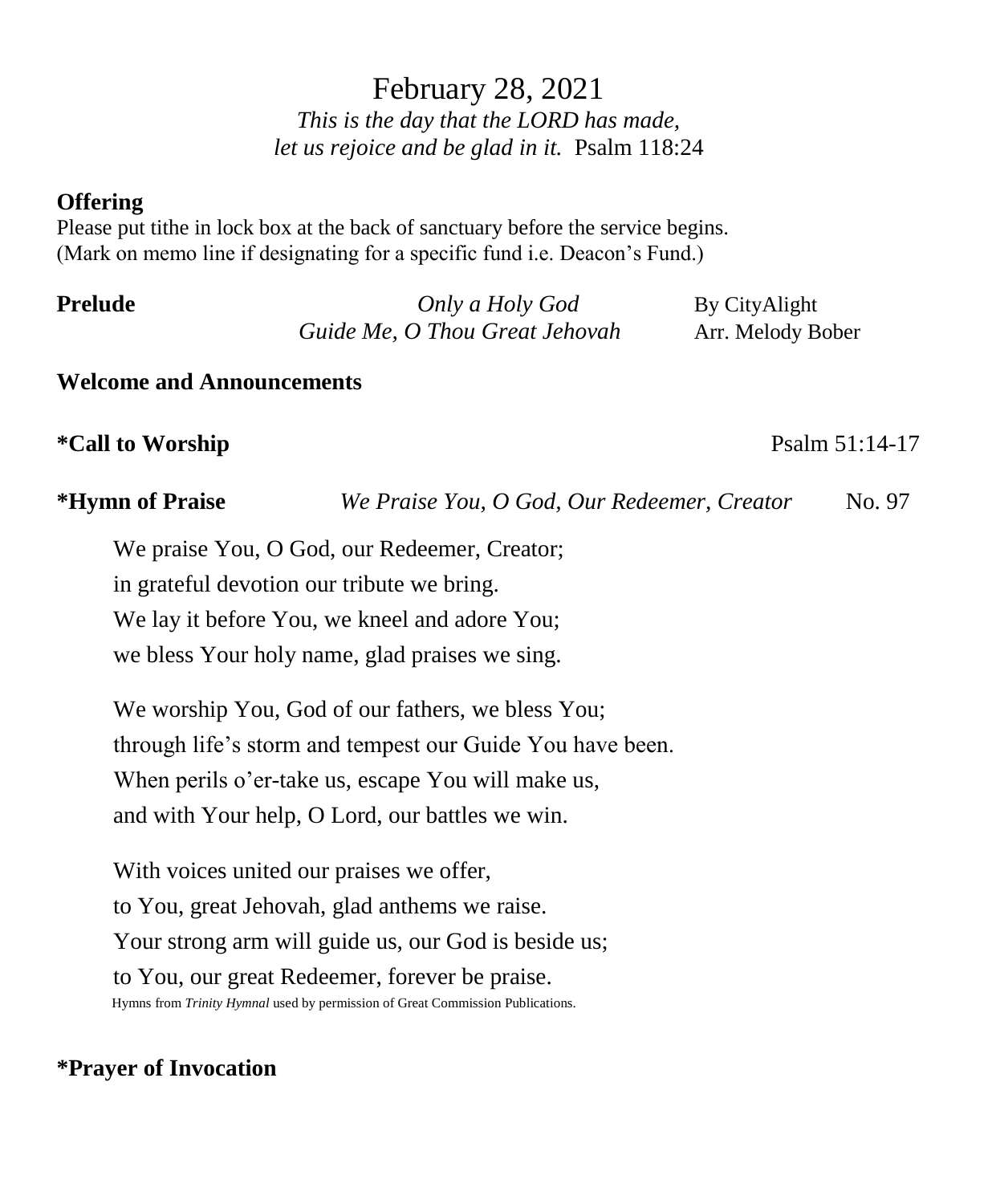## **Scripture Reading Exodus** 15:1-21

## **Prayer of Confession**

Our Gracious Heavenly Father, we confess that we have wandered from you this week and cast ourselves on your great mercy, asking you to forgive us of all our sin and unrighteousness through the blood of your son, Jesus Christ. How foolish we have been, and we repent now of every sin that we have committed against you and your infinite holiness. Help us to become more holy in thought, word, and deed and move us forward by your grace. May we ever seek you when we fall into sin and warm our hearts again with your unfailing grace that has saved us from eternal damnation. Help us now to do these things, by the power of your Holy Spirit. In Jesus name we pray, Amen.

## **Assurance of Pardoning Grace**  Psalm 51:3-12

**3** For I know my transgressions, and my sin is always before me.**<sup>4</sup>** Against you, you only, have I sinned and done what is evil in your sight; so you are right in your verdict and justified when you judge.**<sup>5</sup>** Surely I was sinful at birth, sinful from the time my mother conceived me.**<sup>6</sup>** Surely you desire truth in the inner parts; you teach me wisdom in the innermost place. **<sup>7</sup>** Cleanse me with hyssop, and I will be clean; wash me, and I will be whiter than snow.<sup>8</sup> Let me hear joy and gladness; let the bones you have crushed rejoice. <sup>9</sup> Hide your face from my sins and blot out all my iniquity.<sup>10</sup> Create in me a pure heart, O God, and renew a steadfast spirit within me.**<sup>11</sup>**Do not cast me from your presence or take your Holy Spirit from me.**<sup>12</sup>** Restore to me the joy of your salvation and grant me a willing spirit, to sustain me.

# \***Hymn of Thanksgiving** *This is My Father's World* No. 111

This is my Father's world, and to my list'ning ears, all nature sings, and round me rings the music of the spheres. This is my Father's world: I rest me in the thought of rocks and trees, of skies and seas; His hand the wonders wrought.

This is my Father's world, the birds their carols raise, the morning light, the lily white, declare their Maker's praise. This is my Father's world: He shines in all that's fair; in the rustling grass I hear Him pass, He speaks to me everywhere.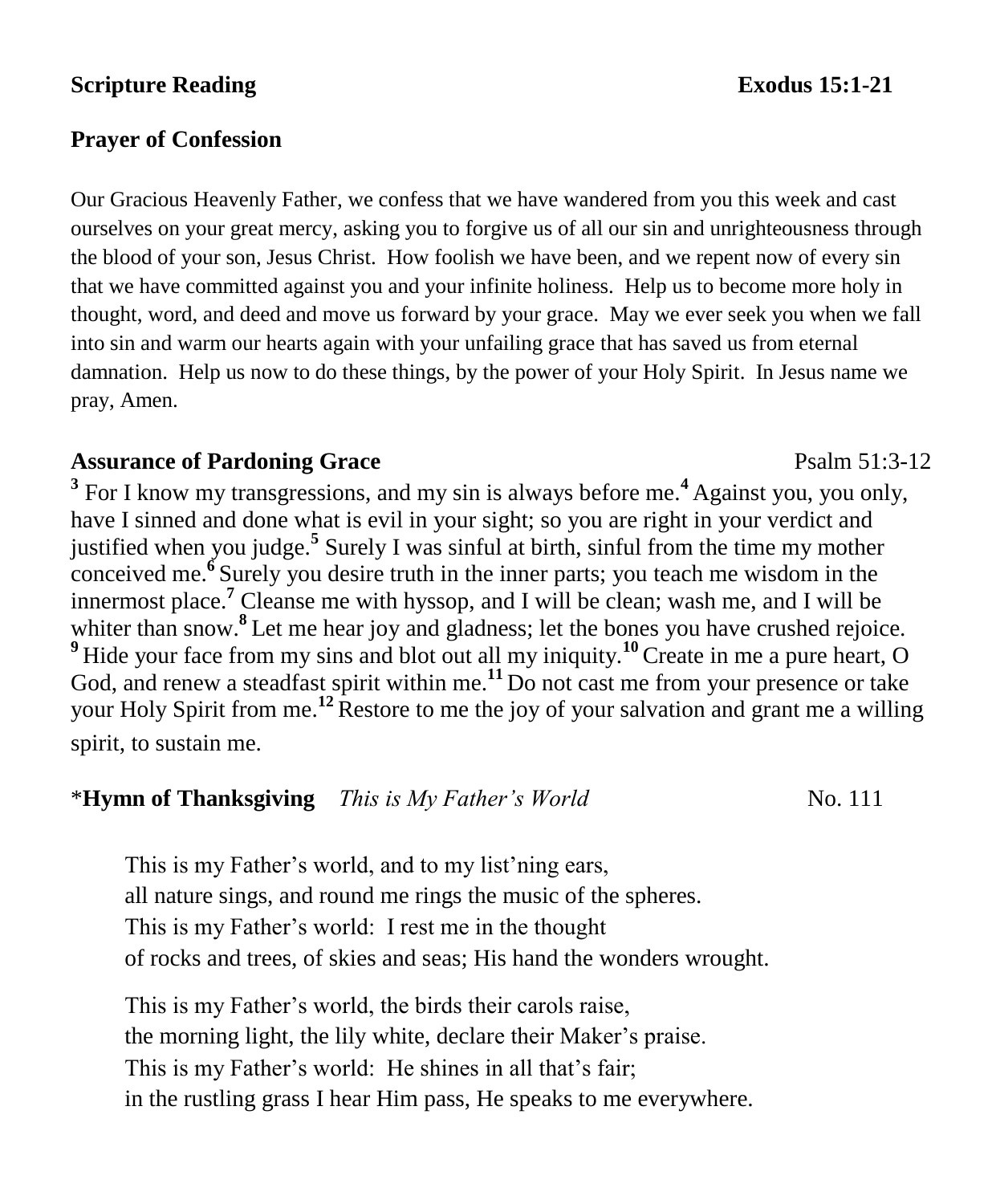This is my Father's world, O let me ne'er forget that though the wrong seems oft so strong, God is the Ruler yet. This is my Father's world: the battle is not done; Jesus who died shall be satisfied, and earth and heav'n be one. Hymns from *Trinity Hymnal* used by permission of Great Commission Publications. 

## **Westminster Shorter Catechism 10-11**

Q10. How did God create man?

- A. **God created man male and female, after his own image, in knowledge, righteousness and holiness, with dominion over the creatures.**
- Q11. What are God's works of providence?
- A. **God's works of providence are his most holy, wise and powerful preserving and governing all his creatures, and all their actions.**

**Prayer of Intercession**

| *Hymn of Preparation | God, Be Merciful to Me | No. 486 |
|----------------------|------------------------|---------|
|----------------------|------------------------|---------|

God, be merciful to me, on thy grace I rest my plea, plenteous in compassion thou, blot out my transgressions now; wash me, make me pure within, cleanse, O cleanse me from my sin.

My transgressions I confess, grief and guilt my soul oppress; I have sinned against thy grace and provoked thee to thy face; I confess thy judgment just, speechless, I thy mercy trust.

I am evil, born in sin; thou desirest truth within. Thou alone my Savior art, teach thy wisdom to my heart; make me pure, thy grace bestow, wash me whiter than the snow.

Broken, humbled to the dust by thy wrath and judgment just, let my contrite heart rejoice and in gladness hear thy voice; from my sins O hide thy face, blot them out in boundless grace.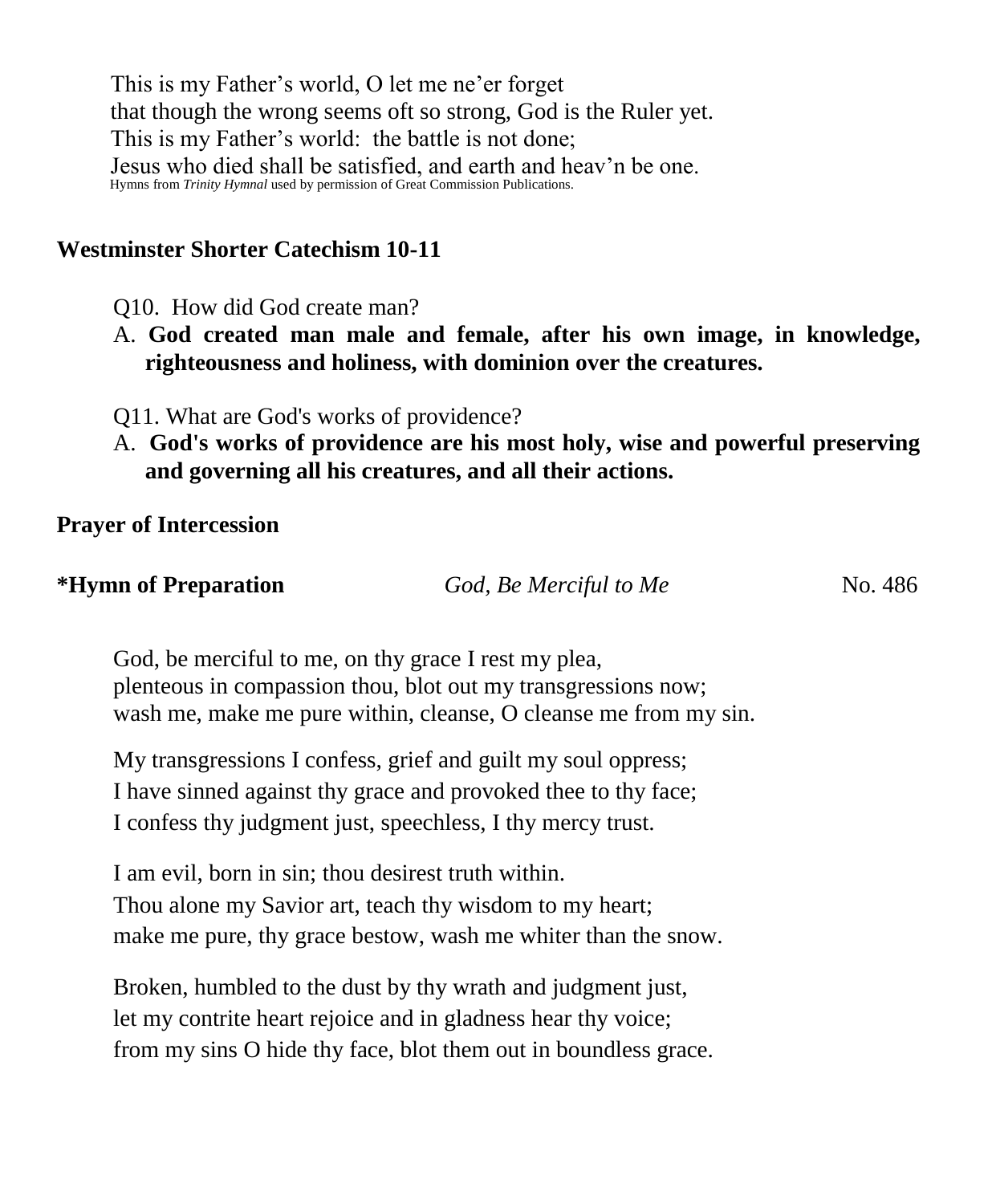Gracious God, my heart renew, make my spirit right and true; cast me not away from thee, let thy Spirit dwell in me; thy salvation's joy impart, steadfast make my willing heart.

Sinners then shall learn from me and return, O God, to thee; Savior, all my guilt remove, and my tongue shall sing thy love; touch my silent lips, O Lord, and my mouth shall praise accord. Hymns from *Trinity Hymnal* used by permission of Great Commission Publications. 

| <b>Sermon</b> | Assumptions vs. Reality | Luke 11:29-36 |
|---------------|-------------------------|---------------|
| 1. Eyes       |                         |               |

- 2. Signs
	- a. Jonah: Repentance
	- b. Solomon: Perseverance
- 3. Light

### Que**stion**s:

- 1. How often do you read the Bible? What specifically can you do to increase your Bible reading?
- 2. What is the difference between being sorry and being truly repentant? How are they the same? How are they different?
- 3. Why is it important to be specific when it comes to your sanctification? Why is "fuzzyland" an ineffective place to be?
- 4. How do you increase light in your home? How do you increase light in your life? How do you increase light in this world?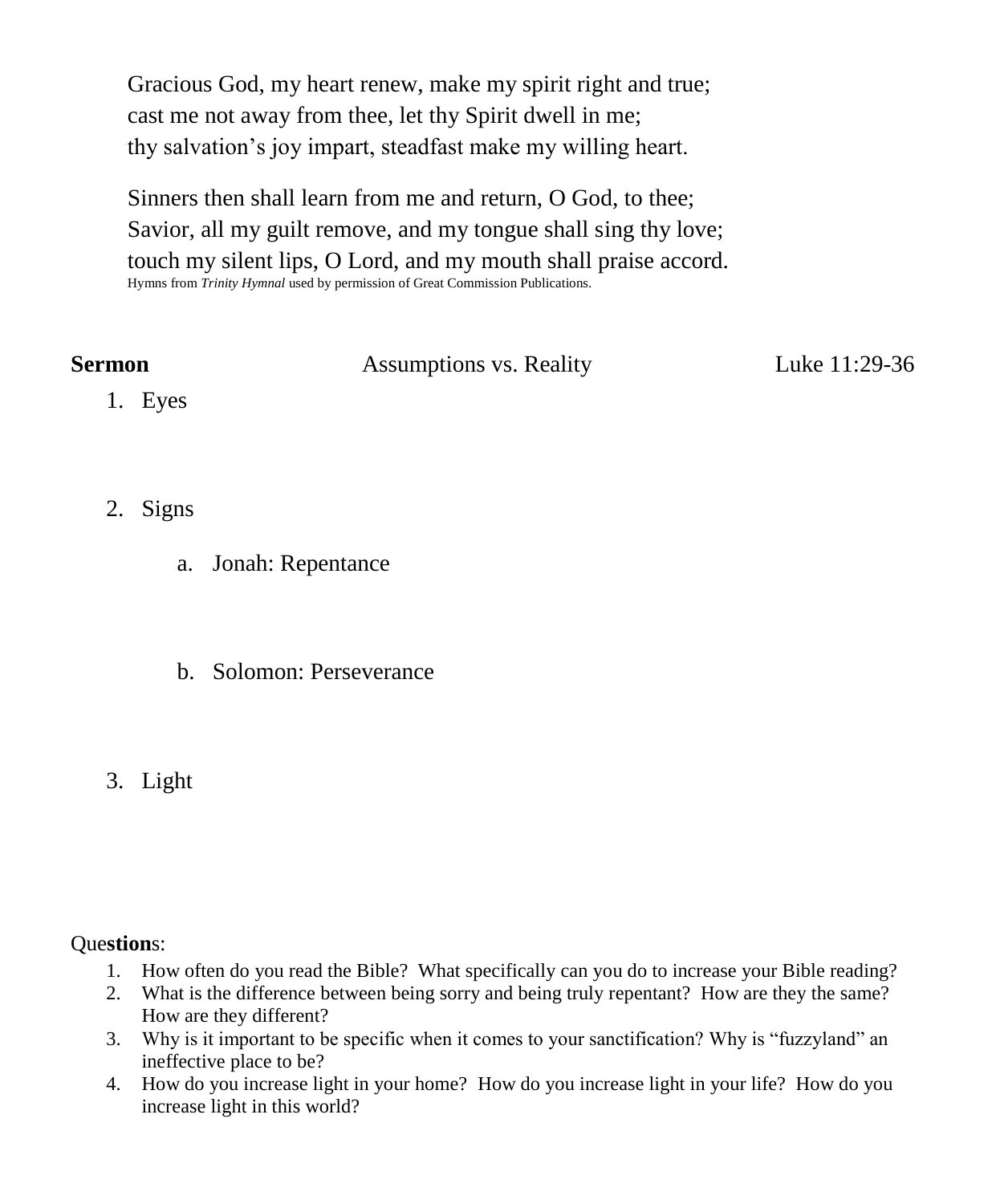Let all things now living a song of thanksgiving to God the Creator triumphantly raise, who fashioned and made us, protected and stayed us, who guides us and leads to the end of our days.

His banners are o'er us, his light goes before us, a pillar of fire shining forth in the night, 'til shadows have vanished and darkness is banished, as forward we travel from light into light.

His law he enforces: the stars in their courses, the sun in its orbit, obediently shine, the hills and the mountains, the rivers and fountains, the deep of the ocean proclaim him divine.

We too should be voicing our love and rejoicing, with glad adoration a song let us raise, 'til all things now living unite in thanksgiving to God in the highest, hosanna and praise! Hymns from *Trinity Hymnal* used by permission of Great Commission Publications.

### **\*Benediction**

## **\*Gloria Patri** No. 735

Glory be to the Father, and to the Son, and to the Holy Ghost; as it was in the beginning, is now, and ever shall be, world without end. Amen, amen. Hymns from *Trinity Hymnal* used by permission of Great Commission Publications.

**\*Postlude** *Yet Not I But Through Christ in Me* by CityAlight

**\* Congregation:** Please stand as able.

**\* \* \* \* \* \* \* \***

**Piano/Guitar** Chris Erickson **Intercessory Prayer** Bruce Hrivnak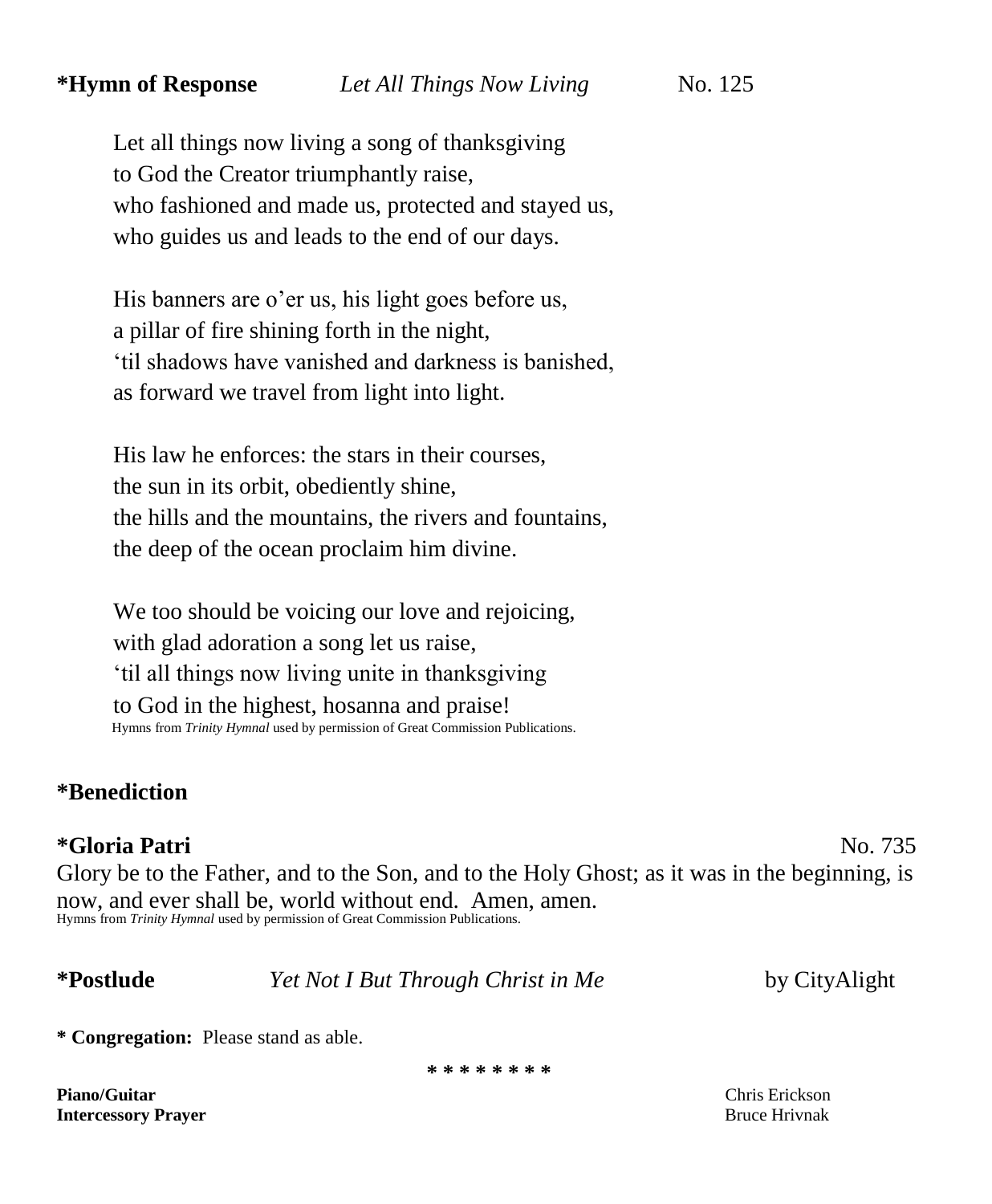# **Weekly Calendar**

| <b>DATE</b>     | 'IME              |                                                                                |
|-----------------|-------------------|--------------------------------------------------------------------------------|
| <b>SUN 2/28</b> | 9:00 AM           | <b>Opening Exercises &amp; Sunday School</b><br>(New Members & Kingdom of God) |
|                 | 10:30 AM          | <b>Worship Service</b>                                                         |
|                 |                   | (available YouTube & Facebook)                                                 |
| <b>WED 3/3</b>  | $9:30 \text{ AM}$ | <b>Women's Morning Study</b>                                                   |
|                 |                   | (Meets at Church)                                                              |
| <b>SUN 3/7</b>  | 9:00 AM           | <b>Opening Exercises &amp; Sunday School</b>                                   |
|                 |                   | (New Members & Kingdom of God)                                                 |
|                 | 10:30 AM          | <b>Worship Service</b><br>(available YouTube & Facebook)                       |

## **Serving the Lord**

|                          | 2/28      | 3/7       | 3/14                | 3/21       | 3/28      |
|--------------------------|-----------|-----------|---------------------|------------|-----------|
|                          |           |           |                     |            |           |
| <b>AM Nursery</b>        | Ashley    | Lorrie    | Kathleen            | Yon        | Cordie    |
| <b>Greeters</b>          | N/A       | N/A       | N/A                 | N/A        | N/A       |
| <b>Treats</b>            | N/A       | N/A       | N/A                 | N/A        | N/A       |
| Serve/Cleanup            | N/A       | N/A       | N/A                 | N/A        | N/A       |
| <b>Audio</b>             | B. Schoon | J. Martin | <b>B.</b> Armstrong | B. Schoon  | J. Martin |
| <b>Elder of the Week</b> | Hrivnak   | Nelson    | Lindborg            | Gretzinger | Hrivnak   |
| Deacon of the            | Matt      | Jason     | Jim                 | Matt       | Jason     |
| Week                     |           |           |                     |            |           |